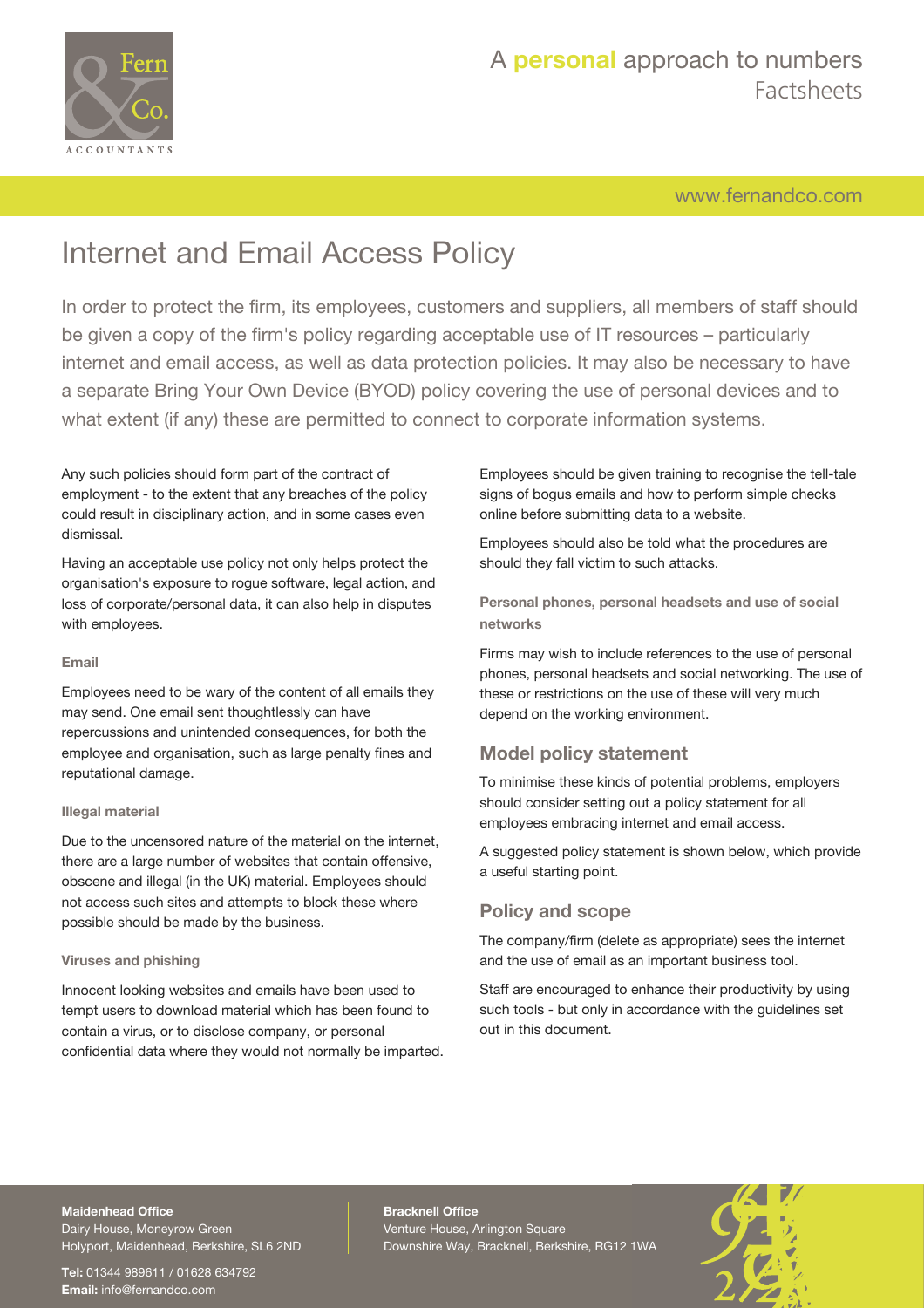

### [www.fernandco.com](http://www.fernandco.com)

The internet is largely unregulated and uncensored and we have a duty of care to protect the security of the company's/ firm's internal information, our customers, our suppliers and our employees from malevolent, obscene and illegal material.

#### **Monitoring - Optional paragraphs - One**

The company/firm reserves the right to monitor emails and internet sites visited by an employee. These may be performed at random or where there is a suspicion of behaviour which breaches the company's 'email and internet access' policy.

Staff will be informed by management that they may be monitored at any time, when using business systems.

Covert monitoring will only be performed in exceptional circumstances and only when sanctioned by a senior officer(s) of the company/firm.

**Monitoring - Optional paragraphs - Two**

The company/firm reserves the right to monitor email and internet traffic. However, individual users will not be identified in the monitoring process.

It will be assumed that all staff understand and agree to the policies unless a director (partner) is notified otherwise. Any exceptions are to be appended to the employee's contract of employment and signed by a director (partner) and the employee.

All the company's/firm's resources, including computers, access to the internet and email are provided solely for business purposes.

The purpose of this policy is to ensure that you understand to what extent you may use the computer(s) owned by the company/firm for private use. It covers the way in which access to the internet should be used within the company/ firm, to comply with legal and business requirements.

This policy applies to all employees of the company/firm and failure to comply may lead to disciplinary action in line with the Disciplinary Procedure. In addition, if your conduct is unlawful or illegal you may be personally liable.

#### **General principles**

A computer and internet access is provided to you, to support the company's/firm's activities.

Private use of computers and the internet is permitted subject to the restrictions contained in this policy. Any private use is expected to be in the employee's own time and must not interfere with the person's job responsibilities. Private use must not disrupt IT systems, or harm the company/firm's reputation.

You should exercise caution in any use of the internet and should never rely on information received or downloaded without appropriate confirmation of the source.

#### **Access to the internet and email**

All/The following users have access to the internet and email from all/the following PCs...

#### **Personal use**

The internet may not be accessed for personal use during normal hours of employment. Occasional use for personal reasons is allowed outside working hours, however the restrictions set out in 'Browsing/downloading material' (below) must be adhered to.

Personal emails may not be sent/received unless in an emergency and with prior authority from a manager.

[Optional paragraph on Personal use of mobile phones, personal headsets and social networking]

#### **Emails and email attachments**

Emails must conform to the same rules as issuing correspondence on the company's/firm's headed paper.

### **Maidenhead Office**

Dairy House, Moneyrow Green Holyport, Maidenhead, Berkshire, SL6 2ND

**Tel:** 01344 989611 / 01628 634792 **Email:** [info@fernandco.com](mailto:info@fernandco.com)

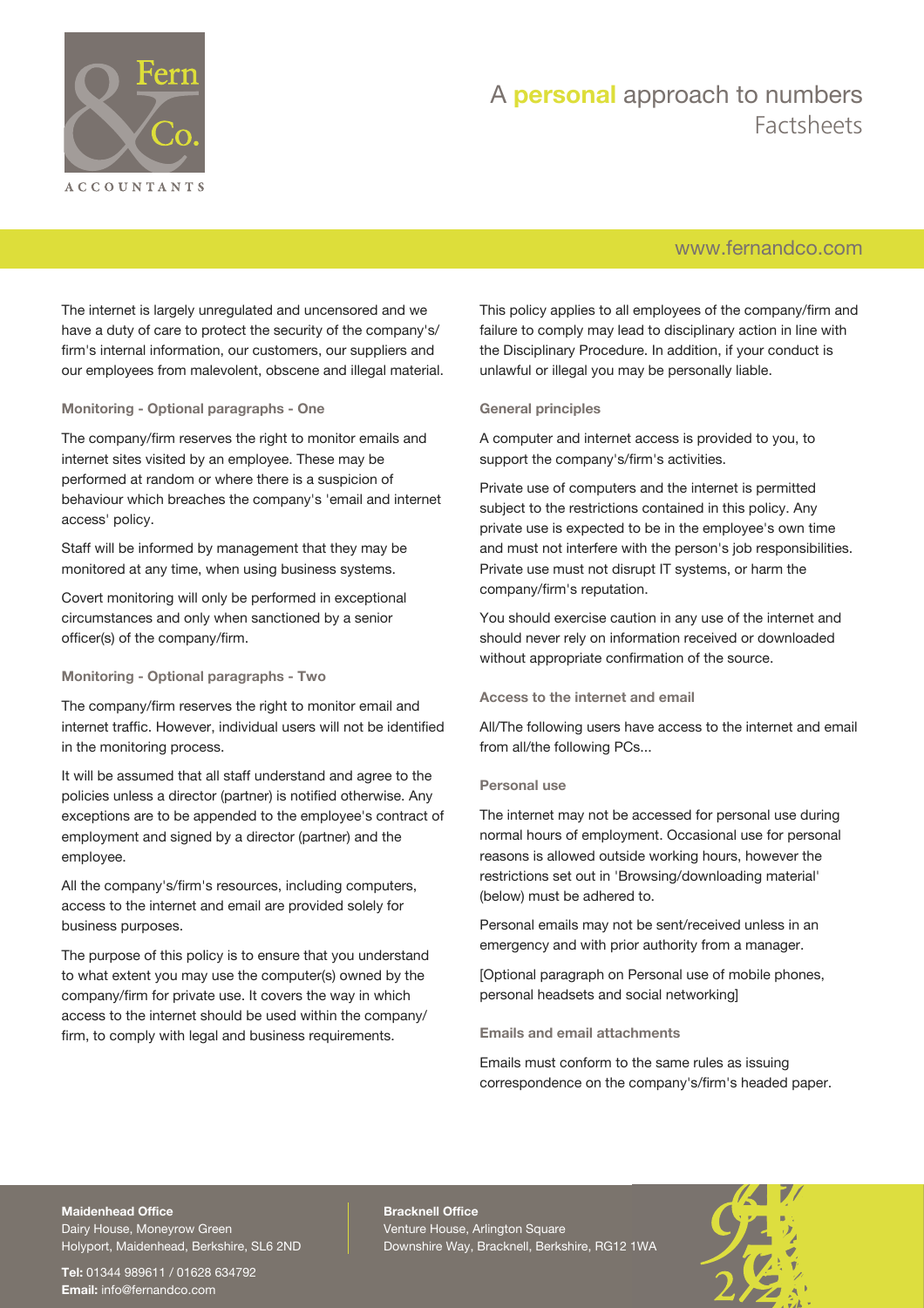

### [www.fernandco.com](http://www.fernandco.com)

Optional sentence - Emails must be authorised by either a director/partner (or manager).

Emails must not contain controversial statements/opinions about organisations or individuals. In particular, racial or sexual references, disparaging or potentially libellous/ defamatory remarks and anything that might be construed as harassment should be avoided.

Emails must not contain offensive material.

Emails containing a virus must not knowingly be sent.

Emails coming from an unknown source must not be opened but disclosed to management (see Disclosure).

Emails sent externally, must contain the company's/firm's disclaimer (see sample below)

Emails (sent and received) must be stored in the appropriate client files and use the same naming conventions which are used to store letters and other correspondence.

Emails sent with attachments containing any sensitive data must be encrypted and password protected. Passwords should never be sent by email. Where possible try to send this data by other means.

#### **Browsing/downloading material**

Only material from bona fide business, commercial or governmental websites should be browsed/downloaded.

No other material should be browsed/downloaded. This specifically includes games, screensavers, music/video and illegal, obscene or offensive material.

#### **Laptops/portables and portable media devices**

#### **a) Travelling with laptops/portables**

- Laptops are liable to be inspected by authorities, particularly if travelling by air/sea/rail, both within and outside the UK. Where an employee has a company's/ firm's laptop they must ensure that it does not knowingly contain illegal material.
- Laptops containing corporate data should be encrypted.

#### **b) Using laptops/portables on remote connections**

• Company's/firm's laptops may be used for email/internet use without being connected to the corporate server. Appropriate security software to allow such access and to mitigate the risk of viruses or hacking, should be installed.

#### **c) Using portable media devices**

- Portable media devices include USB drive, CDs, DVDs etc
- Where these contain confidential corporate or personal data, the data contained on these devices should be encrypted.
- Where using portable devices, only business approved devices should be used.

#### **Disclosure**

Employees have a duty to report the following to management:

- suspect emails/email attachments/websites
- obscene/illegal material found on a PC
- persistent use of the internet for personal reasons
- persistent downloading of illegal/obscene/offensive material
- loss of corporate data or loss of machines and devices containing corporate data

#### **Disciplinary**

A breach of any of the policies is a disciplinary matter.

Illegal activities will also be reported to the relevant authorities.

### **Inappropriate use**

Computers are a valuable resource to our business. However, if used inappropriately may result in severe consequences to both employees and the company/firm. The company/firm is particularly at risk when employees have access to the internet. The nature of the internet makes

#### **Maidenhead Office**

Dairy House, Moneyrow Green Holyport, Maidenhead, Berkshire, SL6 2ND

**Tel:** 01344 989611 / 01628 634792 **Email:** [info@fernandco.com](mailto:info@fernandco.com)

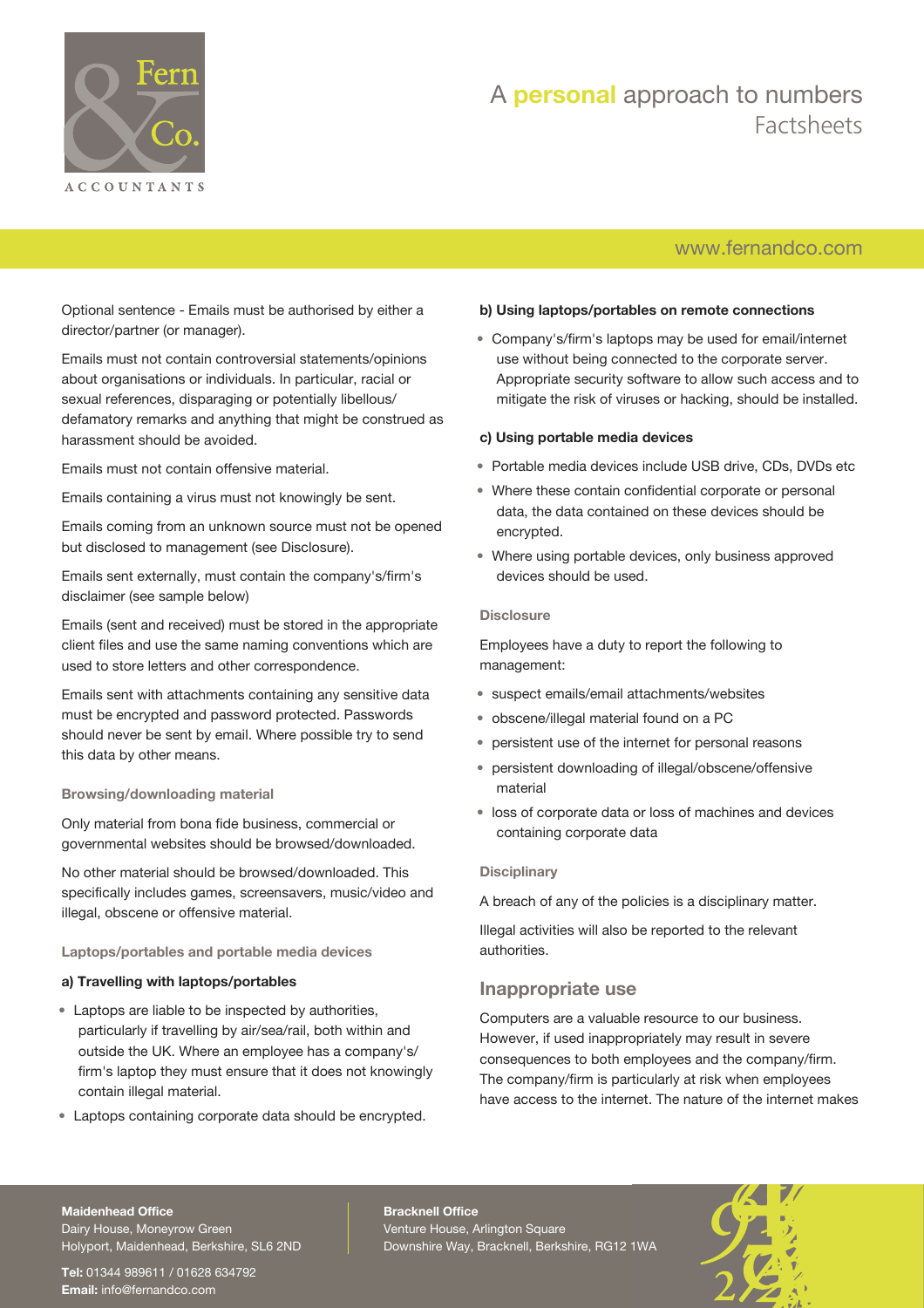

### [www.fernandco.com](http://www.fernandco.com)

it impossible to define all inappropriate use. However, employees are expected to ensure that employee use of computers and the internet meets the general requirements of professionalism.

Specifically, during any use of the computer or internet employees must not:

- copy, upload, download or otherwise transmit commercial software or any copyrighted materials belonging to the company/firm or other third parties
- use any software that has not been explicitly approved for use by the company/firm
- copy or download any software or electronic files without using virus protection measures approved by the company/firm
- visit internet sites or download any files that contain indecent, obscene, pornographic offensive or other objectionable materials
- make or post indecent, obscene, pornographic, offensive or otherwise objectionable remarks, proposals or materials on the internet
- reveal or publicise confidential or proprietary information (including personal data) about the company/firm, our employees, clients and business contacts.

The following activities are expressly forbidden:

- the deliberate introduction of any form of computer virus
- seeking to gain access via the internet to restricted areas of the company's/firm's computer system or another organisation's or person's computer systems or data without authorisation or other hacking activities
- downloading corporate information onto portable media devices (such as a USB drive or CD) unless management has expressly approved this activity
- uploading personal/private information (for example music, films or photographs) from portable media devices (such as a USB drive or CD) onto a local or network drive, unless management has expressly approved this activity

• installation of any software not pre-approved by the business.

### **Monitoring**

At any time and without notice, we maintain the right and ability to examine any systems and inspect and review any and all data recorded in those systems. Any information stored on a computer, whether the information is contained on a hard drive, computer disk or in any other manner may be subject to scrutiny by the company/firm. This examination helps ensure compliance with internal policies and the law. It supports the performance of internal investigations and assists the management of information systems.

In order to ensure compliance with this policy, the company/ firm may employ monitoring software to check on the use of the internet and block access to specific websites to ensure that there are no serious breaches of the policy. We specifically reserve the right for authorised personnel to access, retrieve, read and delete any information that is generated, received or sent as a result of using the internet, to assure compliance with all our policies. Such monitoring will be used for legitimate purposes only.

### **Sample email disclaimer**

This email and all attachments it may contain are confidential and intended solely for the use of the individual to whom it is addressed. Any views or opinions presented are solely those of the author and do not necessarily represent those of [the company/firm]. If you are not the intended recipient, be advised that you have received this email in error and that any use, dissemination, printing, forwarding or copying of this email is strictly prohibited.

Please contact the sender if you have received this email in error.

#### **Maidenhead Office**

Dairy House, Moneyrow Green Holyport, Maidenhead, Berkshire, SL6 2ND

**Tel:** 01344 989611 / 01628 634792 **Email:** [info@fernandco.com](mailto:info@fernandco.com)